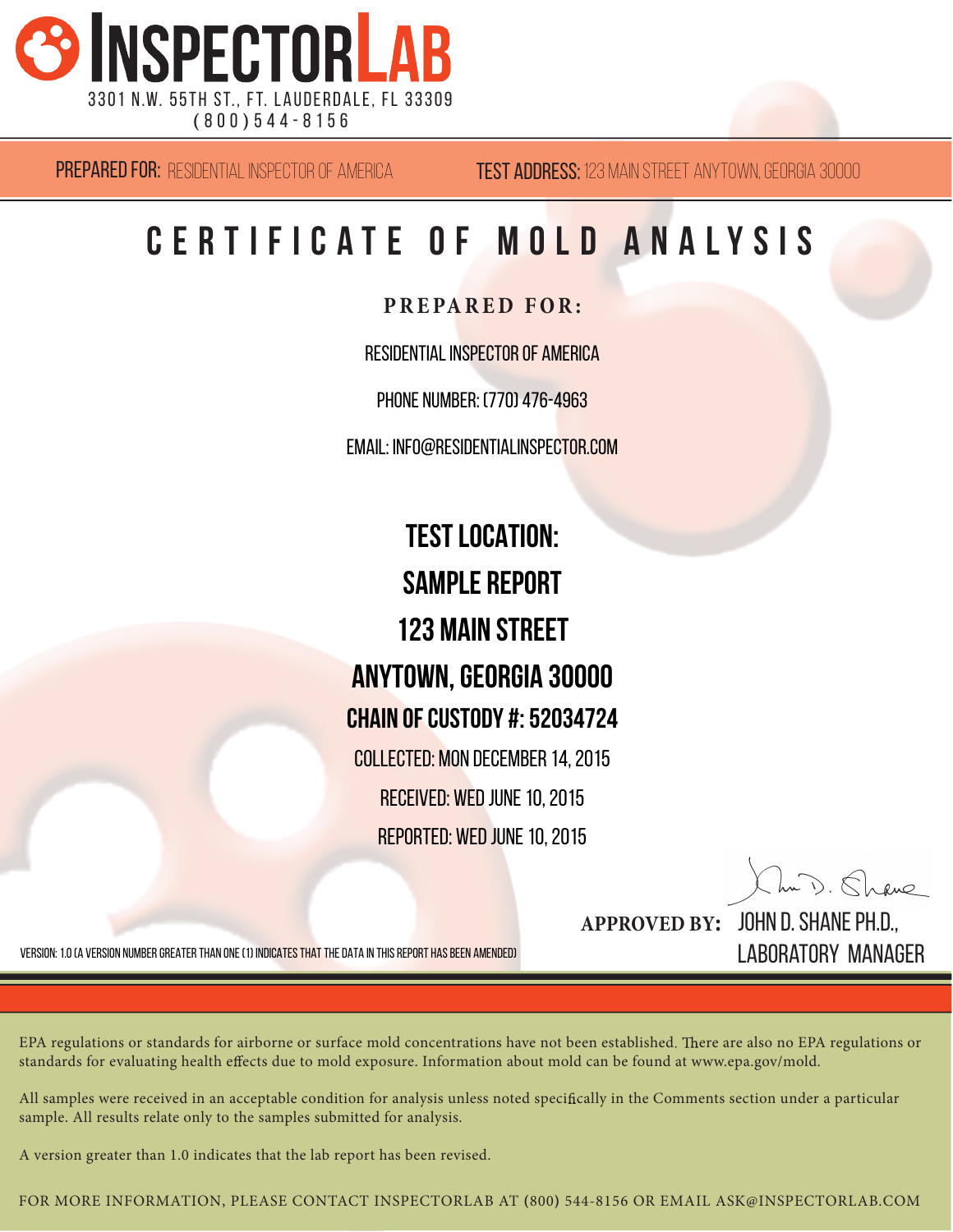

**(** 8 0 0 **)** 5 4 4 - 8 1 5 6

#### **PREPARED FOR: RESIDENTIAL INSPECTOR OF AMERICA**

#### **TEST ADDRESS: 123 MAIN STREET ANYTOWN, GEORGIA 30000**

## **Detailed Mold Report (NAMES IN RED ARE WATER-INDICATING FUNGI)**

| Analysis Method                | Air Analysis                                                                                                                                                                                                                                                                                                                                               |                            |                 | <b>Air Analysis</b>                                                                                                                                                                                                                                                        |                            |                         | Air Analysis                                                                                                                                                                                                                                                                                                                  |                            |                | Surface Analysis                                                                                                                                                                                                                                                                   |                         |  |
|--------------------------------|------------------------------------------------------------------------------------------------------------------------------------------------------------------------------------------------------------------------------------------------------------------------------------------------------------------------------------------------------------|----------------------------|-----------------|----------------------------------------------------------------------------------------------------------------------------------------------------------------------------------------------------------------------------------------------------------------------------|----------------------------|-------------------------|-------------------------------------------------------------------------------------------------------------------------------------------------------------------------------------------------------------------------------------------------------------------------------------------------------------------------------|----------------------------|----------------|------------------------------------------------------------------------------------------------------------------------------------------------------------------------------------------------------------------------------------------------------------------------------------|-------------------------|--|
| Lab Sample #                   | 52034724-1                                                                                                                                                                                                                                                                                                                                                 |                            |                 | 52034724-2                                                                                                                                                                                                                                                                 |                            |                         | 52034724-3                                                                                                                                                                                                                                                                                                                    |                            |                | 52034724-4                                                                                                                                                                                                                                                                         |                         |  |
| Sample Identification          | 21023444                                                                                                                                                                                                                                                                                                                                                   |                            |                 | 21045322                                                                                                                                                                                                                                                                   |                            |                         | 21042361                                                                                                                                                                                                                                                                                                                      |                            |                | SWAB#2                                                                                                                                                                                                                                                                             |                         |  |
| Sample Location                | <b>OUTSIDE CONTROL</b>                                                                                                                                                                                                                                                                                                                                     |                            |                 | <b>MASTER BEDROOM</b>                                                                                                                                                                                                                                                      |                            |                         | <b>TV ROOM</b>                                                                                                                                                                                                                                                                                                                |                            |                | TV ROOM CLOSET WALL                                                                                                                                                                                                                                                                |                         |  |
| Sample Type / Metric           | Air-O-Cell/150.0L                                                                                                                                                                                                                                                                                                                                          |                            |                 | Air-O-Cell/150.0L                                                                                                                                                                                                                                                          |                            |                         | Air-O-Cell/150.0L                                                                                                                                                                                                                                                                                                             |                            |                | Air-O-Cell                                                                                                                                                                                                                                                                         |                         |  |
| <b>Analysis Date</b>           |                                                                                                                                                                                                                                                                                                                                                            | Wed June 10, 2015          |                 | Wed June 10, 2015                                                                                                                                                                                                                                                          |                            |                         | Wed June 10, 2015                                                                                                                                                                                                                                                                                                             |                            |                | Wed June 10, 2015                                                                                                                                                                                                                                                                  |                         |  |
| Determination                  | <b>CONTROL</b>                                                                                                                                                                                                                                                                                                                                             |                            | <b>NORMAL</b>   |                                                                                                                                                                                                                                                                            |                            | <b>PROBLEM</b>          |                                                                                                                                                                                                                                                                                                                               |                            | <b>GROWTH</b>  |                                                                                                                                                                                                                                                                                    |                         |  |
| <b>Fungal Types Identified</b> | Raw<br>Count                                                                                                                                                                                                                                                                                                                                               | Spores /<br>m <sup>3</sup> | $%$ of<br>Total | Raw<br>Count                                                                                                                                                                                                                                                               | Spores /<br>m <sup>3</sup> | $%$ of<br>Total         | Raw<br>Count                                                                                                                                                                                                                                                                                                                  | Spores /<br>m <sup>3</sup> | % of<br>Total  |                                                                                                                                                                                                                                                                                    | Mold<br>Present         |  |
| *INDOOR PROBLEM FUNGI          |                                                                                                                                                                                                                                                                                                                                                            |                            |                 |                                                                                                                                                                                                                                                                            |                            |                         |                                                                                                                                                                                                                                                                                                                               |                            |                |                                                                                                                                                                                                                                                                                    |                         |  |
| Cladosporium sphaerospermum    | ---                                                                                                                                                                                                                                                                                                                                                        | ---                        | $---$           | $---$                                                                                                                                                                                                                                                                      | $---$                      | $\overline{a}$          | 81                                                                                                                                                                                                                                                                                                                            | 543                        | 13             |                                                                                                                                                                                                                                                                                    | $\mathbf X$             |  |
| Penicillium                    | $-$ --                                                                                                                                                                                                                                                                                                                                                     | $-$                        | ---             | ---                                                                                                                                                                                                                                                                        | $\overline{a}$             | $\overline{a}$          |                                                                                                                                                                                                                                                                                                                               |                            |                |                                                                                                                                                                                                                                                                                    | $\overline{\mathbf{X}}$ |  |
| Penicillium/Aspergillus        | $\overline{a}$                                                                                                                                                                                                                                                                                                                                             | $\overline{a}$             | $---$           | ---                                                                                                                                                                                                                                                                        | $---$                      | $-$ --                  | 472                                                                                                                                                                                                                                                                                                                           | 3162                       | 80             |                                                                                                                                                                                                                                                                                    | ---                     |  |
| **Non-Problem Fungi            |                                                                                                                                                                                                                                                                                                                                                            |                            |                 |                                                                                                                                                                                                                                                                            |                            |                         |                                                                                                                                                                                                                                                                                                                               |                            |                |                                                                                                                                                                                                                                                                                    |                         |  |
| Alternaria                     | 7                                                                                                                                                                                                                                                                                                                                                          | 47                         | $\mathbf{2}$    | ---                                                                                                                                                                                                                                                                        | $\overline{a}$             | ---                     | 3                                                                                                                                                                                                                                                                                                                             | 20                         | $\leq$ 1       |                                                                                                                                                                                                                                                                                    | ---                     |  |
| <b>Ascospores</b>              | 19                                                                                                                                                                                                                                                                                                                                                         | 127                        | $\overline{7}$  | 17                                                                                                                                                                                                                                                                         | 114                        | 9                       | $\overline{a}$                                                                                                                                                                                                                                                                                                                | $\overline{a}$             | ---            |                                                                                                                                                                                                                                                                                    | $---$                   |  |
| <b>Basidiospores</b>           | 47                                                                                                                                                                                                                                                                                                                                                         | 315                        | 17              | 7                                                                                                                                                                                                                                                                          | 47                         | $\overline{\mathbf{4}}$ | 9                                                                                                                                                                                                                                                                                                                             | 60                         | $\mathbf{1}$   |                                                                                                                                                                                                                                                                                    | ---                     |  |
| <b>Bipolaris/Drechslera</b>    | 5                                                                                                                                                                                                                                                                                                                                                          | 34                         | $\mathbf{1}$    | $\mathbf{1}$                                                                                                                                                                                                                                                               | 7                          | $\leq$ 1                | $---$                                                                                                                                                                                                                                                                                                                         | $\overline{a}$             | $\overline{a}$ |                                                                                                                                                                                                                                                                                    | $---$                   |  |
| Cladosporium                   | 124                                                                                                                                                                                                                                                                                                                                                        | 831                        | 47              | 37                                                                                                                                                                                                                                                                         | 248                        | 21                      | 3                                                                                                                                                                                                                                                                                                                             | 20                         | $\leq$ 1       |                                                                                                                                                                                                                                                                                    | ---                     |  |
| Curvularia                     | $\overline{7}$                                                                                                                                                                                                                                                                                                                                             | 47                         | $\overline{2}$  | $\mathbf{1}$                                                                                                                                                                                                                                                               | $\overline{7}$             | $\leq$ 1                | $\overline{a}$                                                                                                                                                                                                                                                                                                                | $\overline{a}$             | $\overline{a}$ |                                                                                                                                                                                                                                                                                    | ---                     |  |
| Epicoccum                      | 6                                                                                                                                                                                                                                                                                                                                                          | 40                         | $\overline{2}$  | $\overline{2}$                                                                                                                                                                                                                                                             | 13                         | $\mathbf{1}$            | $\overline{a}$                                                                                                                                                                                                                                                                                                                | $\overline{a}$             | $---$          |                                                                                                                                                                                                                                                                                    | $\overline{a}$          |  |
| Nigrospora                     | $\overline{\mathbf{4}}$                                                                                                                                                                                                                                                                                                                                    | 27                         | $\mathbf{1}$    | ---                                                                                                                                                                                                                                                                        | $\overline{a}$             | $\overline{a}$          | $\overline{a}$                                                                                                                                                                                                                                                                                                                | $\overline{a}$             | $\overline{a}$ |                                                                                                                                                                                                                                                                                    | ---                     |  |
| Penicillium/Aspergillus        | 6                                                                                                                                                                                                                                                                                                                                                          | 40                         | $\overline{2}$  | 91                                                                                                                                                                                                                                                                         | 610                        | 52                      | $-$                                                                                                                                                                                                                                                                                                                           | $\overline{a}$             | $\overline{a}$ |                                                                                                                                                                                                                                                                                    | $-$                     |  |
| Pithomyces                     | 6                                                                                                                                                                                                                                                                                                                                                          | 40                         | $\overline{2}$  | $\overline{2}$                                                                                                                                                                                                                                                             | 13                         | $\mathbf{1}$            | ---                                                                                                                                                                                                                                                                                                                           | $\overline{a}$             | ---            |                                                                                                                                                                                                                                                                                    | ---                     |  |
| Smut/Myxomycetes               | 31                                                                                                                                                                                                                                                                                                                                                         | 208                        | 11              | 14                                                                                                                                                                                                                                                                         | 94                         | 8                       | 17                                                                                                                                                                                                                                                                                                                            | 114                        | $\overline{2}$ |                                                                                                                                                                                                                                                                                    | ---                     |  |
| <b>Total Spore Count</b>       | 262                                                                                                                                                                                                                                                                                                                                                        | 1756                       | 100             | 172                                                                                                                                                                                                                                                                        | 1153                       | 100                     | 585                                                                                                                                                                                                                                                                                                                           | 3919                       | 100            |                                                                                                                                                                                                                                                                                    | N/A                     |  |
| <b>Minimum Detection Limit</b> | $\overline{7}$                                                                                                                                                                                                                                                                                                                                             |                            | $\overline{7}$  |                                                                                                                                                                                                                                                                            | $\overline{7}$             |                         |                                                                                                                                                                                                                                                                                                                               | N/A                        |                |                                                                                                                                                                                                                                                                                    |                         |  |
| <b>Comments</b>                | <b>CONTROL</b> samples are<br>normally taken outside a<br>building to provide a baseline<br>from which samples on the<br>interior of the building are<br>compared. Outside air is<br>considered normal whatever the<br>mold counts may be. Light<br>Debris: The debris present in the<br>sample likely had no effect on<br>the accuracy of the mold count. |                            |                 | Mold counts are within a<br>NORMAL RANGE and there is<br>no indication, based on the<br>mold counts, that there is any<br>exposure concern to the<br>occupants.<br>The LIGHT DEBRIS present in<br>the sample likely had no effect<br>on the accuracy of the mold<br>count. |                            |                         | Mold concentrations in the air<br>are ABNORMAL and based on<br>the mold counts, you likely have<br>a mold source from which<br>spores are able to become<br>airborne and are an exposure<br>concern to the occupants.<br>MODERATE DEBRIS: in the<br>sample likely had limited affect<br>on the accuracy of the mold<br>count. |                            |                | Presence of current or former<br>MOLD GROWTH observed.<br><b>EXPOSURE TO SPORES</b><br>LIKELY and will continue if the<br>growth is not removed. An<br>active or intermittent water<br>source will cause the mold to<br>continue to grow if the water<br>source is not eliminated. |                         |  |

**\* Indoor Problem Fungi** are generally capable of growing on wetted building materials.

**\*\* Non-Problem Fungi** are less capable or do not grow on wetted building materials. They are commonly found in the air outside and infiltrate into indoor air naturally. High numbers of any one of these spore types as compared to the Control sample may indicate that they are growing on wetted building materials indoors.

#### **Spore types not listed in this report were not observed.**

**Background debris** estimates the amount of non-spore particles. Increasing amount of debris will affect the accuracy of the spore counts. Total percent may not equal 100% due to rounding.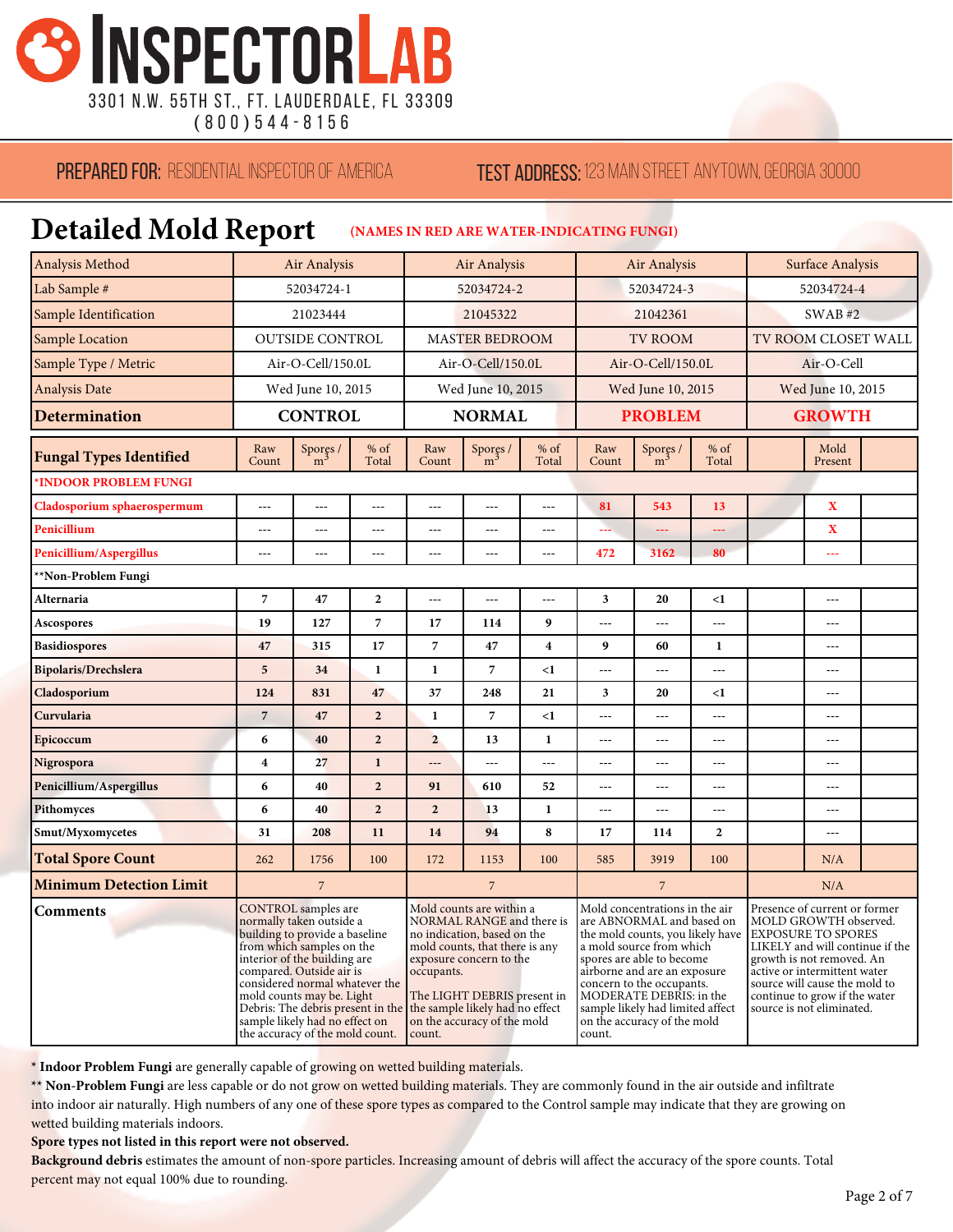

### **TEST ADDRESS: 123 MAIN STREET ANYTOWN, GEORGIA 30000**

#### **Introduction**

All spores found in indoor air are also normally found in outdoor air because most originate or live in the soil and on dead or decaying plants. Therefore, it is not unusual to fin<mark>d mold spores in ind</mark>oor air. This Mold Glossary <mark>is only</mark> intended to provide general information about the mold <mark>found in the samples t</mark>hat were provided to the laboratory.

| <i><b>Alternaria</b></i>       |                                                                                                                                                                                                                                |
|--------------------------------|--------------------------------------------------------------------------------------------------------------------------------------------------------------------------------------------------------------------------------|
|                                | <b>Outdoor Habitat:</b> One of the most commonly observed spores in the outdoor air worldwide,<br>normally in low numbers.                                                                                                     |
|                                | Indoor Habitat: Capable of growing on a wide variety of substrates and manufactured products<br>found indoors when wetted.                                                                                                     |
|                                | Allergy Potential: Type I (hay fever, asthma), Type III (hypersensitivity pneumonitis), Common<br>cause of extrinsic asthma                                                                                                    |
|                                | Disease Potential: Not normally considered a pathogen, but can become so in<br>immunocompromised persons.                                                                                                                      |
| Toxin Potential: Several known |                                                                                                                                                                                                                                |
|                                | <b>Comments:</b> One of the most common and potent allergens in the indoor and outdoor air.<br>Seen in indoor air in low concentrations, probably as a result of outdoor air<br>infiltration and/or recycling of settled dust. |
|                                |                                                                                                                                                                                                                                |

| <b>Ascospores</b>                  |                                                                                                                                                                                                                                                                                           |
|------------------------------------|-------------------------------------------------------------------------------------------------------------------------------------------------------------------------------------------------------------------------------------------------------------------------------------------|
|                                    | <b>Outdoor Habitat:</b> Soil and decaying vegetation, dead and dying insects. These spores constitute a<br>large part of the spores in the air and can be found in the air in very large<br>numbers in the spring and summer, especially during and up to three (3) days<br>after a rain. |
|                                    | <b>Indoor Habitat:</b> Very few of fungi that produce ascospores grow indoors. Some fungi that<br>produce ascospores are recognizable by their spores and when observed are listed<br>under their own categories. Wetted wood and gypsum wallboard paper                                  |
|                                    | Allergy Potential: Depends on the type of fungus producing the ascospores.                                                                                                                                                                                                                |
|                                    | <b>Disease Potential:</b> Not normally pathogenic as a group                                                                                                                                                                                                                              |
| <b>Toxin Potential: None known</b> |                                                                                                                                                                                                                                                                                           |
|                                    | <b>Comments:</b> Ascospores are produced from a very large group of fungi. Notable ascospores<br>that are considered problematic for indoor environments are Chaetomium,<br>Peziza, and Ascotricha. If these types of ascspores are observed they will be listed                          |
|                                    | in the report under their own names.                                                                                                                                                                                                                                                      |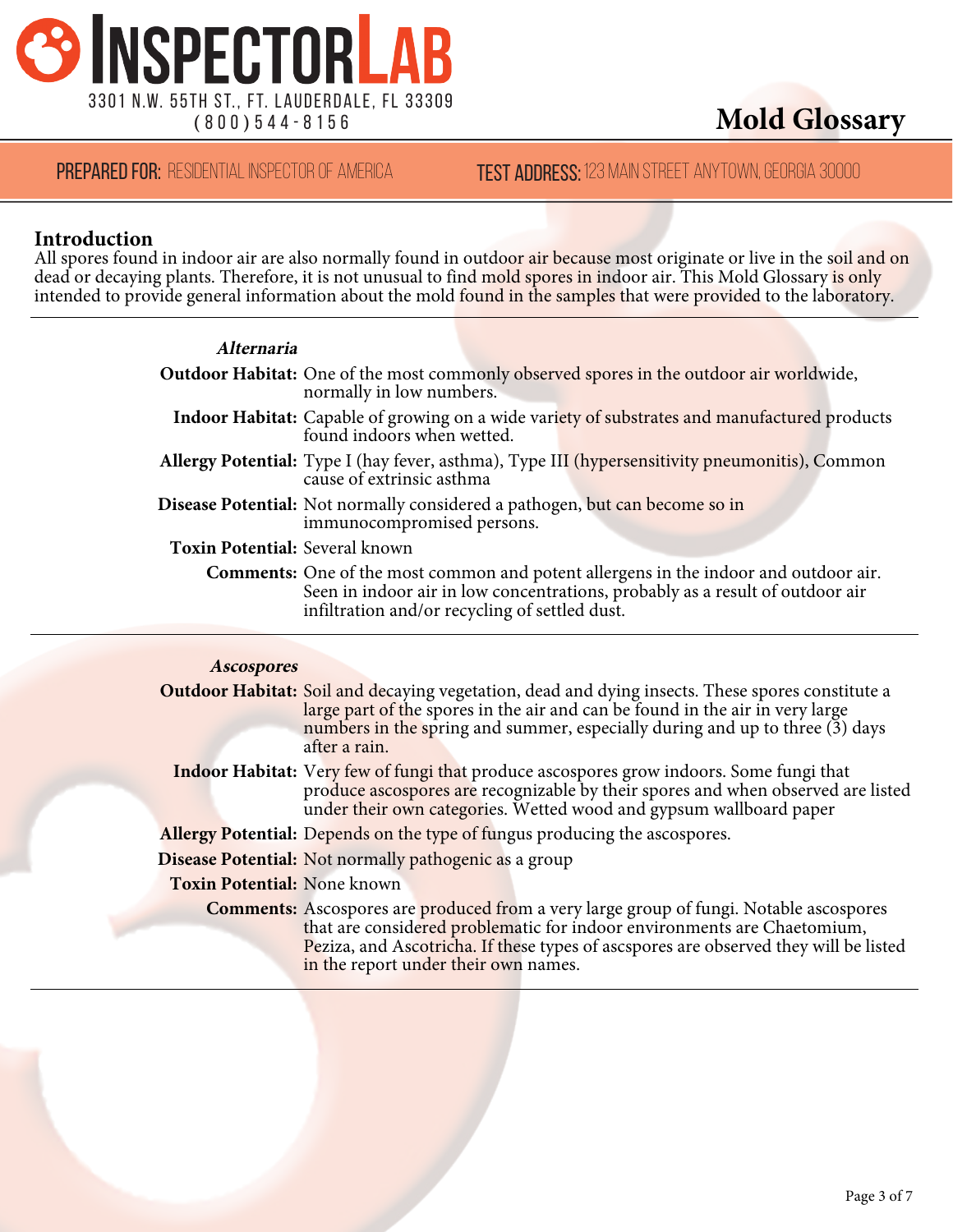

| <b>PREPARED FOR:</b> RESIDENTIAL INSPECTOR OF AMERICA | <b>TEST ADDRESS:</b> 123 MAIN STREET ANYTOWN, GEORGIA 30000 |
|-------------------------------------------------------|-------------------------------------------------------------|
|-------------------------------------------------------|-------------------------------------------------------------|

#### **Basidiospores**

|                               | <b>Outdoor Habitat:</b> These are mushroom spores and are common everywhere, especially in the late<br>summer and fall.                                                                                                                                                                 |
|-------------------------------|-----------------------------------------------------------------------------------------------------------------------------------------------------------------------------------------------------------------------------------------------------------------------------------------|
|                               | Indoor Habitat: Very wet wood products, especially on footer plates, basements, and crawlspaces.<br>Sometimes mushrooms can be observed growing in potted plants indoors.                                                                                                               |
|                               | Allergy Potential: Rarely reported, but some Type I (hay fever, asthma) and Type III<br>(hypersensitivity pneumonitis) has been reported.                                                                                                                                               |
| Disease Potential: None known |                                                                                                                                                                                                                                                                                         |
| Toxin Potential: None known   |                                                                                                                                                                                                                                                                                         |
|                               | <b>Comments:</b> This group includes wood rotting fungi, including dry rot (Serpula and Poria)<br>that are especially destructive to buildings. However, if these types of spores (dry<br>rot group) are observed in the sample they are listed under their own names on<br>the report. |

#### **Bipolaris/Drechslera**

**Outdoor Habitat:** Commonly observed spores in the outdoor air worldwide, normally in low numbers.

**Indoor Habitat:** Wetted wood and gypsum wallboard paper

**Allergy Potential:** Type I (hay fever, asthma)

**Disease Potential:** Opportunistic pathogen in immunocompromised persons, not normally a pathogen in healthy individuals.

**Toxin Potential:** None known

**Comments:** This category represents at least three genera, including Bipolaris, Drechslera, and Exserohilum. This group cannot be consistently separated by spore morphology alone.

#### **Cladosporium**

**Outdoor Habitat:** Soil and decaying vegetation **Indoor Habitat:** Wetted wood and gypsum wallboard paper, paper products, textiles, rubber, window sills **Allergy Potential:** Type I (hay fever, asthma) - an important and common outdoor allergen **Disease Potential:** Opportunistic pathogen in immunocompromised persons, not normally a pathogen in healthy individuals. **Toxin Potential:** Two known, but not highly toxic **Comments:** The most commonly reported spore in the outdoor air worldwide. An important and common allergen source.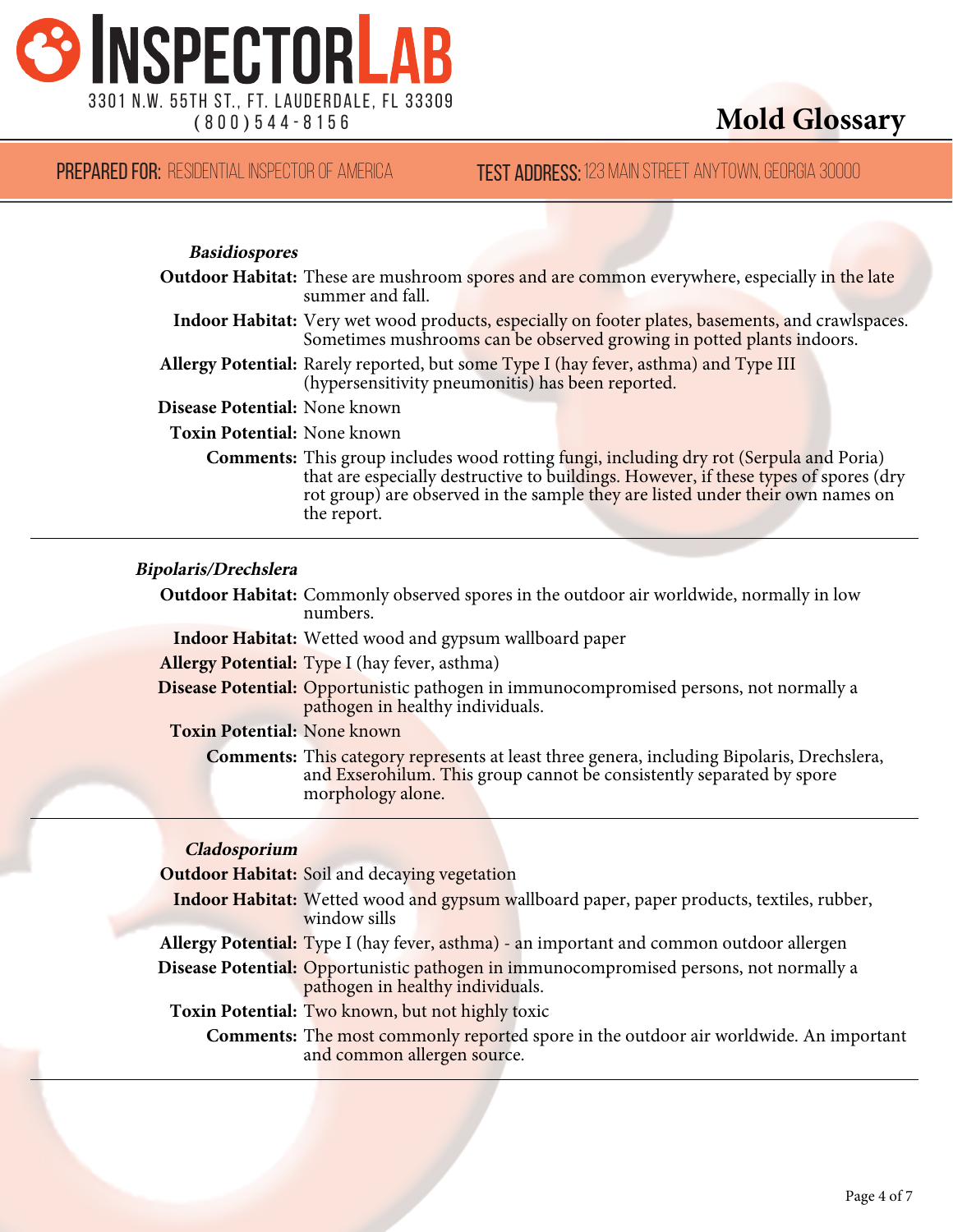

**TEST ADDRESS: 123 MAIN STREET ANYTOWN, GEORGIA 30000** 

#### **Cladosporium sphaerospermum**

|                             | <b>Outdoor Habitat:</b> Dead or dying cellulosic materials like wood and leaves.                                                                               |
|-----------------------------|----------------------------------------------------------------------------------------------------------------------------------------------------------------|
|                             | Indoor Habitat: A favorite place for this mold type to grow is on wetted or rotting window sills.<br>Also likes to grow on all type of wetted or rotting wood. |
|                             | Allergy Potential: Type I (hay fever, asthma) - an important and common outdoor allergen                                                                       |
|                             | Disease Potential: Opportunistic pathogen in immunocompromised persons, not normally a<br>pathogen in healthy individuals.                                     |
| Toxin Potential: None known |                                                                                                                                                                |
|                             | <b>Comments:</b> A common mold on wetted wood, especially on window sills. Not frequently<br>found in the air.                                                 |

#### **Curvularia**

**Outdoor Habitat:** Soil and decaying vegetation

**Indoor Habitat:** Wetted wood and gypsum wallboard paper, many cellulytic substrates

**Allergy Potential:** Type I (hay fever, asthma), common cause of allergenic rhinitis

**Disease Potential:** Potential human pathogen in immunocompromised people

**Toxin Potential:** None known

**Comments:** None

#### **Epicoccum**

**Outdoor Habitat:** Soil and decaying vegetation

**Indoor Habitat:** Capable of growing on a wide variety of substrates and manufactured products found indoors when wetted.

**Allergy Potential:** Type I (hay fever, asthma)

**Disease Potential:** None known

**Toxin Potential:** None known

**Comments:** Very common in outdoor air in the summer months, especially in the midwest USA during harvest times.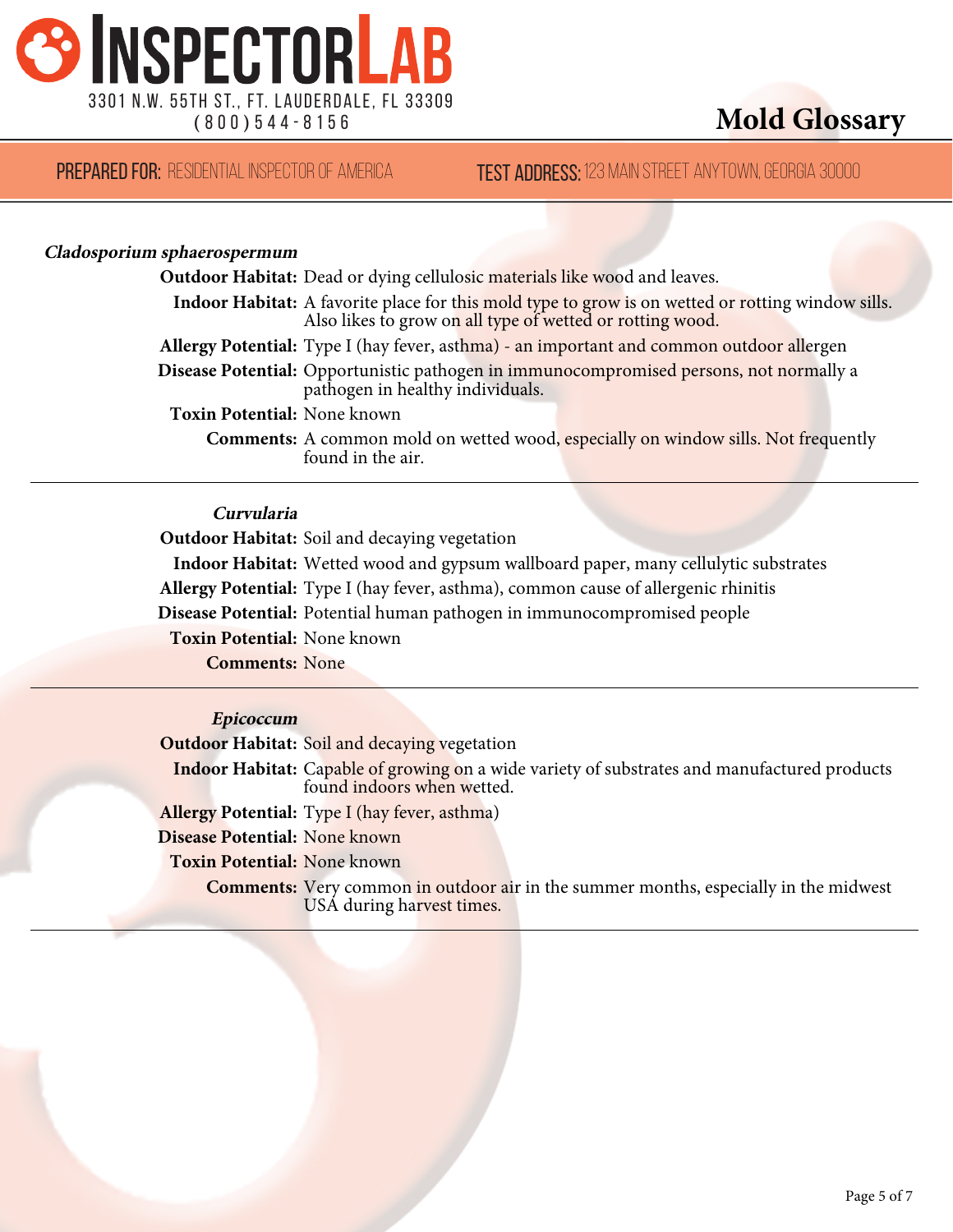

**TEST ADDRESS:** 123 MAIN STREET ANYTOWN, GEORGIA 30000

**Nigrospora**

**Outdoor Habitat:** Soil and decaying vegetation **Indoor Habitat:** Wetted wood and gypsum wallboard paper **Allergy Potential:** Type I (hay fever, asthma) **Disease Potential:** None known **Toxin Potential:** None known **Comments:** Rarely observed growing indoors

#### **Penicillium**

**Outdoor Habitat:** Soil and decaying vegetation, textiles, fruits **Indoor Habitat:** Wetted wood and gypsum wallboard paper, textiles, leather **Allergy Potential:** Type I (hay fever, asthma), Type III (hypersensitivity pneumonitis) **Disease Potential:** Opportunistic pathogen in immunocompromised persons, not normally a pathogen in healthy individuals. **Toxin Potential:** Several known **Comments:** Extremely common in indoor air, but without the fruiting bodies associated with the spores will be listed as "Penicillium / Aspergillus" group.

#### **Penicillium/Aspergillus**

|                                       | <b>Outdoor Habitat:</b> Soil and decaying vegetation, textiles, fruits. These spores are commonly observed<br>and are a normal part of outside air.                                             |
|---------------------------------------|-------------------------------------------------------------------------------------------------------------------------------------------------------------------------------------------------|
|                                       | <b>Indoor Habitat:</b> Wetted wood and gypsum wallboard paper, textiles, leather, able to grow on<br>many types of substrates.                                                                  |
|                                       | <b>Allergy Potential:</b> Type I (hay fever, asthma), Type III (hypersensitivity pneumonitis)                                                                                                   |
|                                       | Disease Potential: Opportunistic pathogen in immunocompromised persons, not normally a<br>pathogen in healthy individuals.                                                                      |
| <b>Toxin Potential: Several known</b> |                                                                                                                                                                                                 |
|                                       | <b>Comments:</b> Extremely common in indoor air . Grouped into this combination genus category<br>because they are not identifiable into their respective genera based solely on spore<br>type. |